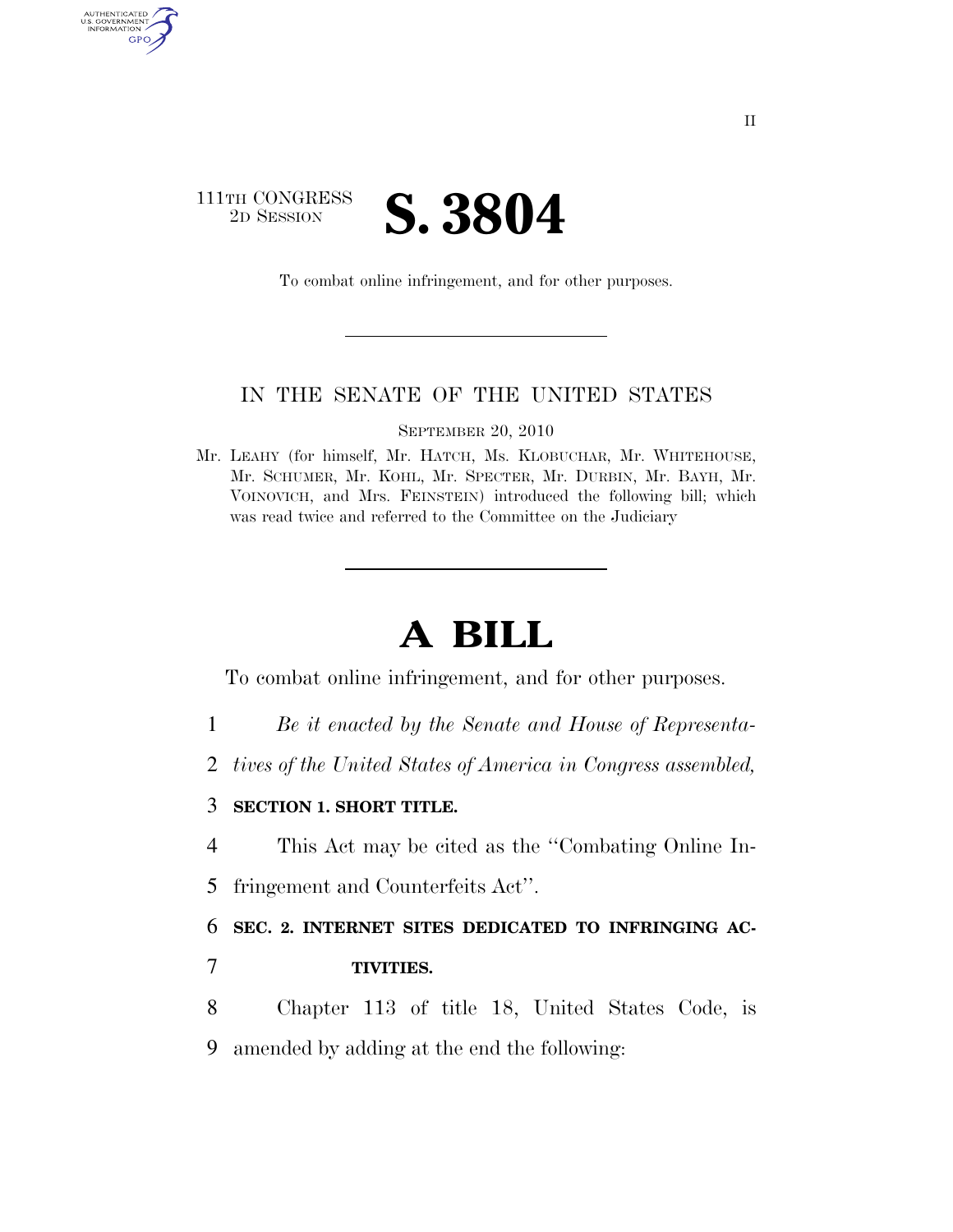| $\mathbf{1}$   | "\\$2324. Internet sites dedicated to infringing activi-      |
|----------------|---------------------------------------------------------------|
| $\overline{2}$ | ties                                                          |
| 3              | "(a) DEFINITION.—For purposes of this section, an             |
| $\overline{4}$ | Internet site is 'dedicated to infringing activities' if such |
| 5              | site—                                                         |
| 6              | $\lq(1)$ is otherwise subject to civil forfeiture to          |
| 7              | the United States Government under section 2323;              |
| 8              | <b>or</b>                                                     |
| 9              | $(2)$ is —                                                    |
| 10             | "(A) primarily designed, has no demon-                        |
| 11             | strable, commercially significant purpose or use              |
| 12             | other than, or is marketed by its operator, or                |
| 13             | by a person acting in concert with the operator,              |
| 14             | to offer—                                                     |
| 15             | "(i) goods or services in violation of                        |
| 16             | title 17, United States Code, or enable or                    |
| 17             | facilitate a violation of title 17, United                    |
| 18             | States Code, including by offering or pro-                    |
| 19             | viding access to, without the authorization                   |
| 20             | of the copyright owner or otherwise by op-                    |
| 21             | eration of law, copies of, or public perform-                 |
| 22             | ance or display of, works protected by title                  |
| 23             | 17, in complete or substantially complete                     |
| 24             | form, by any means, including by means of                     |
| 25             | download, transmission, or otherwise, in-                     |
| 26             | cluding the provision of a link or aggre-                     |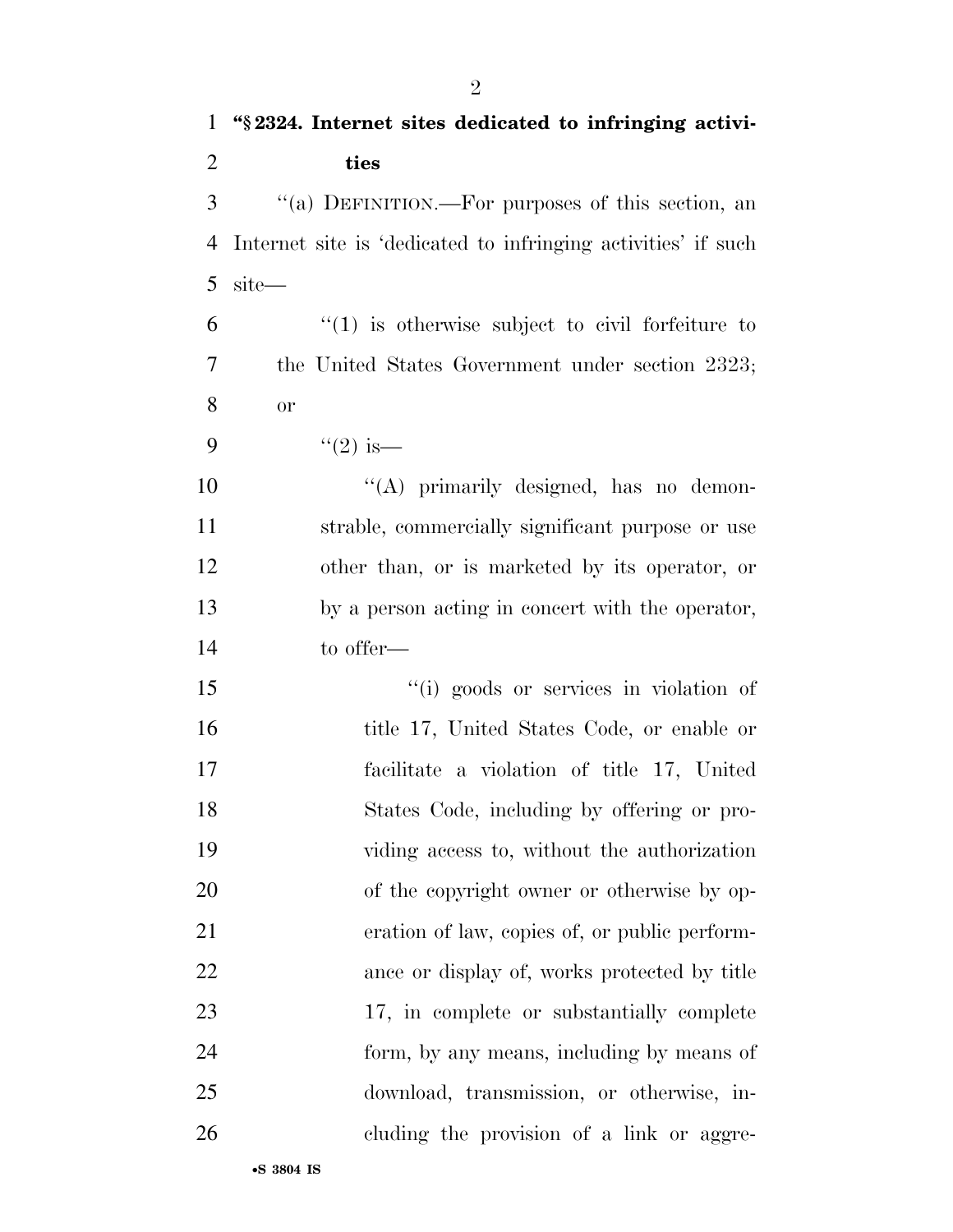gated links to other sites or Internet re- sources for obtaining such copies for ac- cessing such performance or displays; or  $''(ii)$  to sell or distribute goods, serv- ices, or materials bearing a counterfeit mark, as that term is defined in section 34(d) of the Act entitled 'An Act to pro- vide for the registration and protection of trademarks used in commerce, to carry out the provisions of certain international con- ventions, and for other purposes', approved 12 July 5, 1946 (commonly referred to as the 'Trademark Act of 1946' or the 'Lanham **Act'**; 15 U.S.C. 1116(d)); and

15 "(B) engaged in the activities described in subparagraph (A), and when taken together, such activities are central to the activity of the Internet site or sites accessed through a specific domain name.

20 "(b) INJUNCTIVE RELIEF.—On application of the At- torney General following the commencement of an action pursuant to subsection (c), the court may issue a tem- porary restraining order, a preliminary injunction, or an injunction against the domain name used by an Internet site dedicated to infringing activities to cease and desist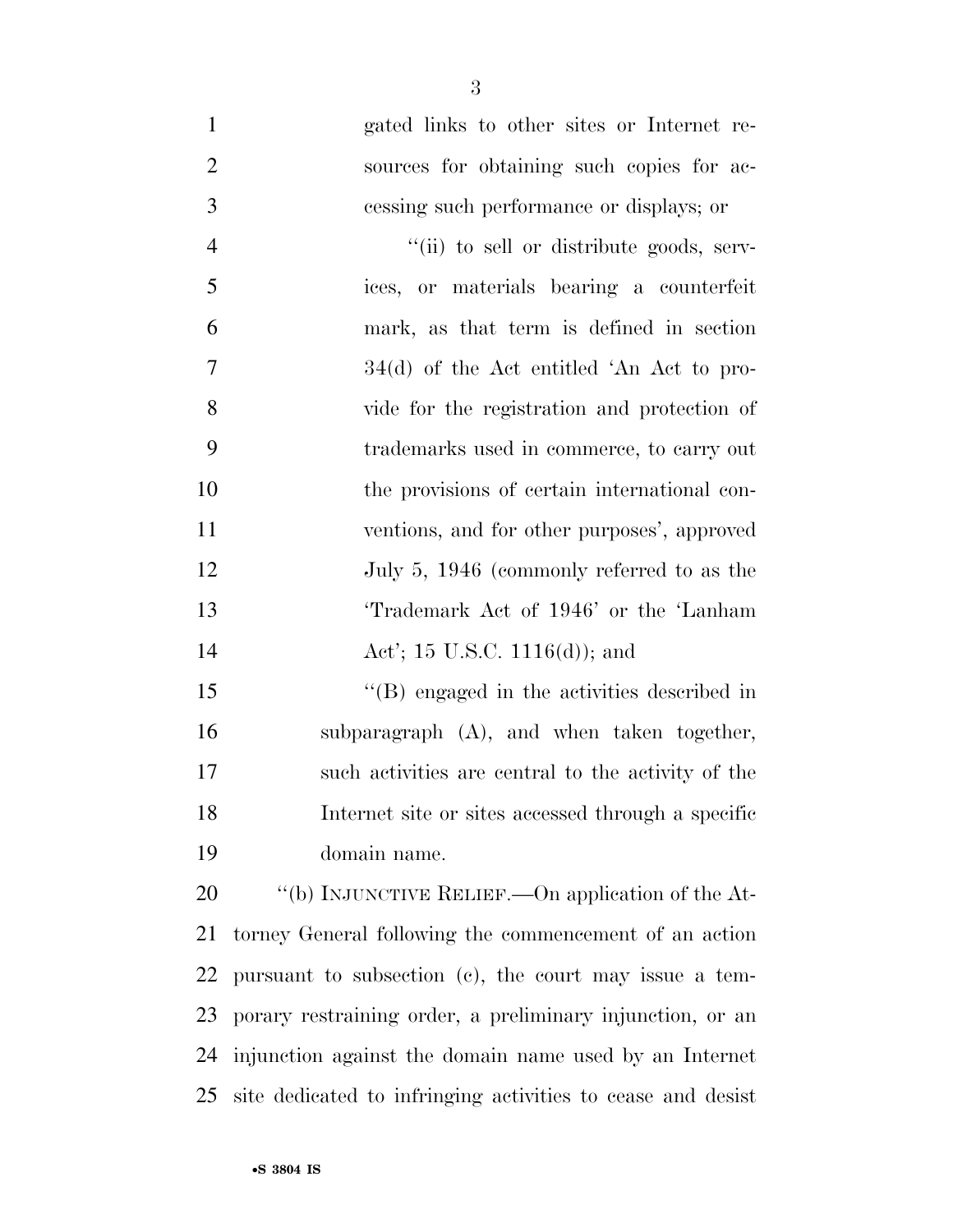from undertaking any infringing activity in violation of

|    | 2 this section, in accordance with rule 65 of the Federal    |
|----|--------------------------------------------------------------|
| 3  | Rules of Civil Procedure. A party described in subsection    |
| 4  | (e) receiving an order issued pursuant to this section shall |
| 5  | take the appropriate actions described in subsection (e).    |
| 6  | $``$ (c) IN REM ACTION.—                                     |
| 7  | "(1) IN GENERAL.—The Attorney General may                    |
| 8  | commence an in rem action against any domain                 |
| 9  | name used by an Internet site in the judicial district       |
| 10 | in which the domain name registrar or domain name            |
| 11 | registry is located, or, if pursuant to subsection           |
| 12 | $(d)(2)$ , in the District of Columbia, if—                  |
| 13 | $\lq\lq$ the domain name is dedicated to in-                 |
| 14 | fringing activities; and                                     |
| 15 | "(B) the Attorney General simulta-                           |
| 16 | neously-                                                     |
| 17 | "(i) sends a notice of the alleged vio-                      |
| 18 | lation and intent to proceed under this                      |
| 19 | subsection to the registrant of the domain                   |
| 20 | name at the postal and e-mail address pro-                   |
| 21 | vided by the registrant to the registrar, if                 |
| 22 | available; and                                               |
| 23 | "(ii) publishes notice of the action as                      |
| 24 | the court may direct promptly after filing                   |
| 25 | the action.                                                  |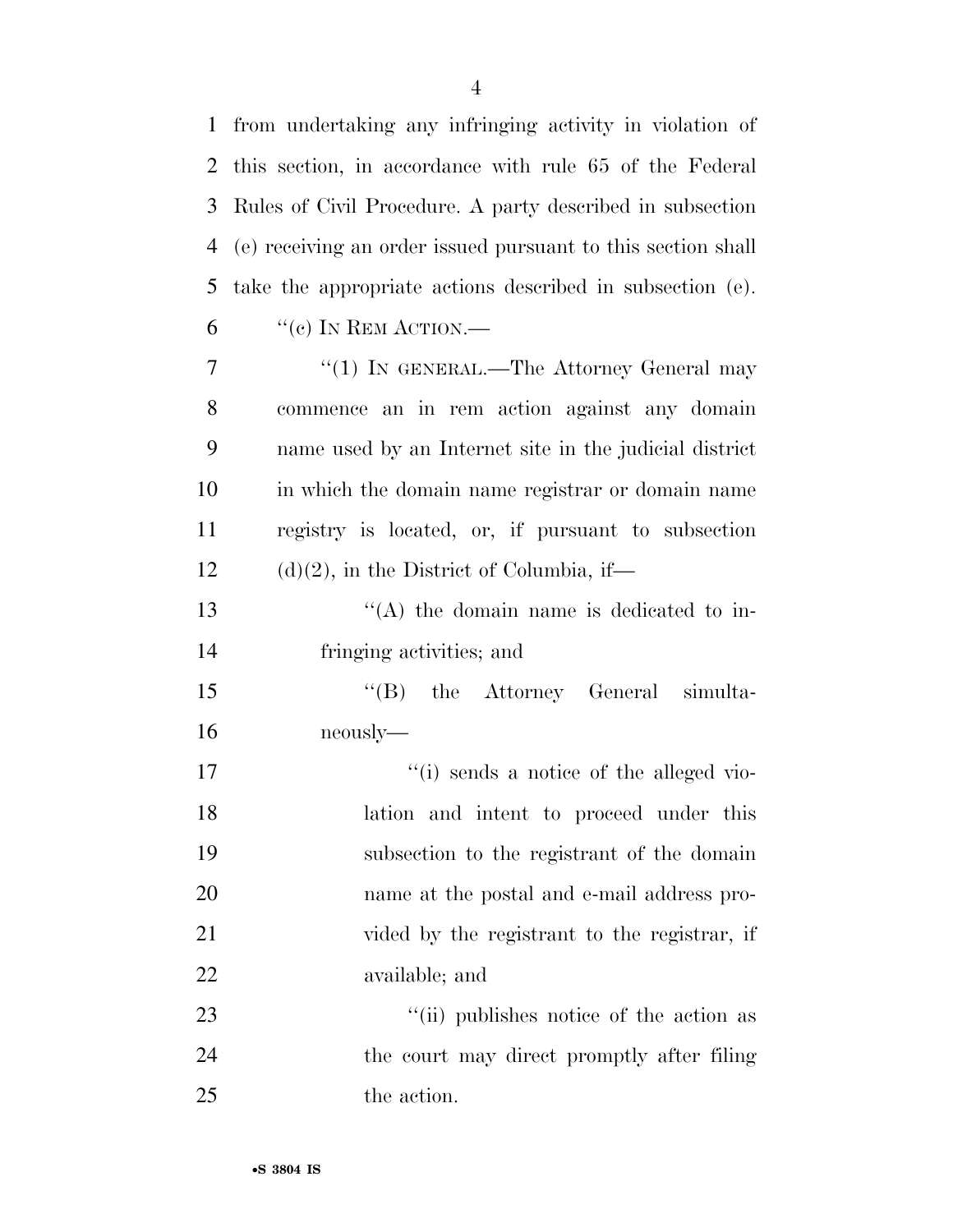| $\mathbf{1}$   | "(2) SERVICE OF PROCESS.—For purposes of            |
|----------------|-----------------------------------------------------|
| $\overline{2}$ | this section, the actions described under paragraph |
| 3              | $(1)(B)$ shall constitute service of process.       |
| 4              | $\lq\lq$ SITUS.—                                    |
| 5              | "(1) DOMAINS FOR WHICH THE REGISTRY OR              |
| 6              | REGISTRAR IS LOCATED DOMESTICALLY.—In an in         |
| 7              | rem action commenced under subsection (c), a do-    |
| 8              | main name shall be deemed to have its situs in the  |
| 9              | judicial district in which—                         |
| 10             | $\lq\lq$ the domain name registrar or registry      |
| 11             | is located, provided that for a registry that is    |
| 12             | located in more than 1 judicial district, venue     |
| 13             | shall be appropriate at the principal place         |
| 14             | where the registry operations are performed; or     |
| 15             | $\lq\lq (B)$ documents sufficient to establish con- |
| 16             | trol and authority regarding the disposition of     |
| 17             | the registration and use of the domain name         |
| 18             | are deposited with the court.                       |
| 19             | $``(2)$ DOMAINS FOR WHICH THE REGISTRY OR           |
| 20             | REGISTRAR IS NOT LOCATED DOMESTICALLY.-             |
| 21             | "(A) ACTION BROUGHT IN DISTRICT OF                  |
| 22             | COLUMBIA.—If the provisions of paragraph $(1)$      |
| 23             | do not apply to a particular domain name, the       |
| 24             | in rem action may be brought in the District of     |
| 25             | Columbia to prevent the importation into the        |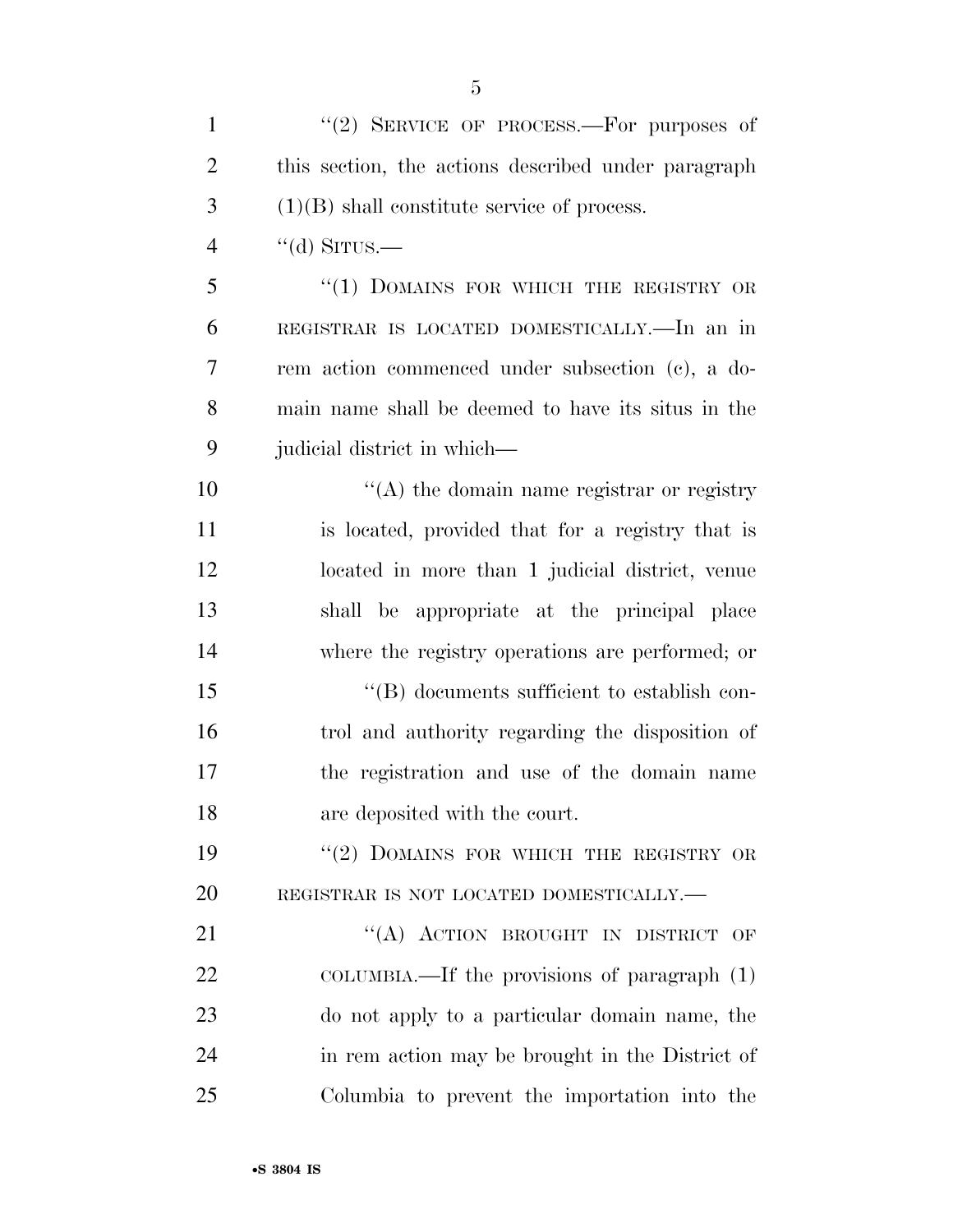| $\mathbf{1}$   | United States of goods and services offered by     |
|----------------|----------------------------------------------------|
| $\overline{2}$ | an Internet site dedicated to infringing activi-   |
| 3              | ties if—                                           |
| $\overline{4}$ | "(i) the domain name is used to ac-                |
| 5              | such Internet site in the United<br>cess           |
| 6              | States; and                                        |
| 7              | $\lq$ <sup>"</sup> (ii) the Internet site—         |
| 8              | $\lq\lq$ conducts business directed to             |
| 9              | residents of the United States; and                |
| 10             | "(II) harms intellectual property                  |
| 11             | rights holders that are residents of               |
| 12             | the United States.                                 |
| 13             | "(B) DETERMINATION BY THE COURT.-                  |
| 14             | For purposes of determining whether an Inter-      |
| 15             | net site conducts business directed to residents   |
| 16             | of the United States under subparagraph            |
| 17             | $(A)(ii)(I)$ , a court shall consider, among other |
| 18             | indicia whether-                                   |
| 19             | "(i) the Internet site is actually pro-            |
| 20             | viding goods or services to subscribers lo-        |
| 21             | cated in the United States;                        |
| 22             | "(ii) the Internet site states that it is          |
| 23             | not intended, and has measures to prevent,         |
| 24             | infringing material from being accessed in         |
| 25             | or delivered to the United States;                 |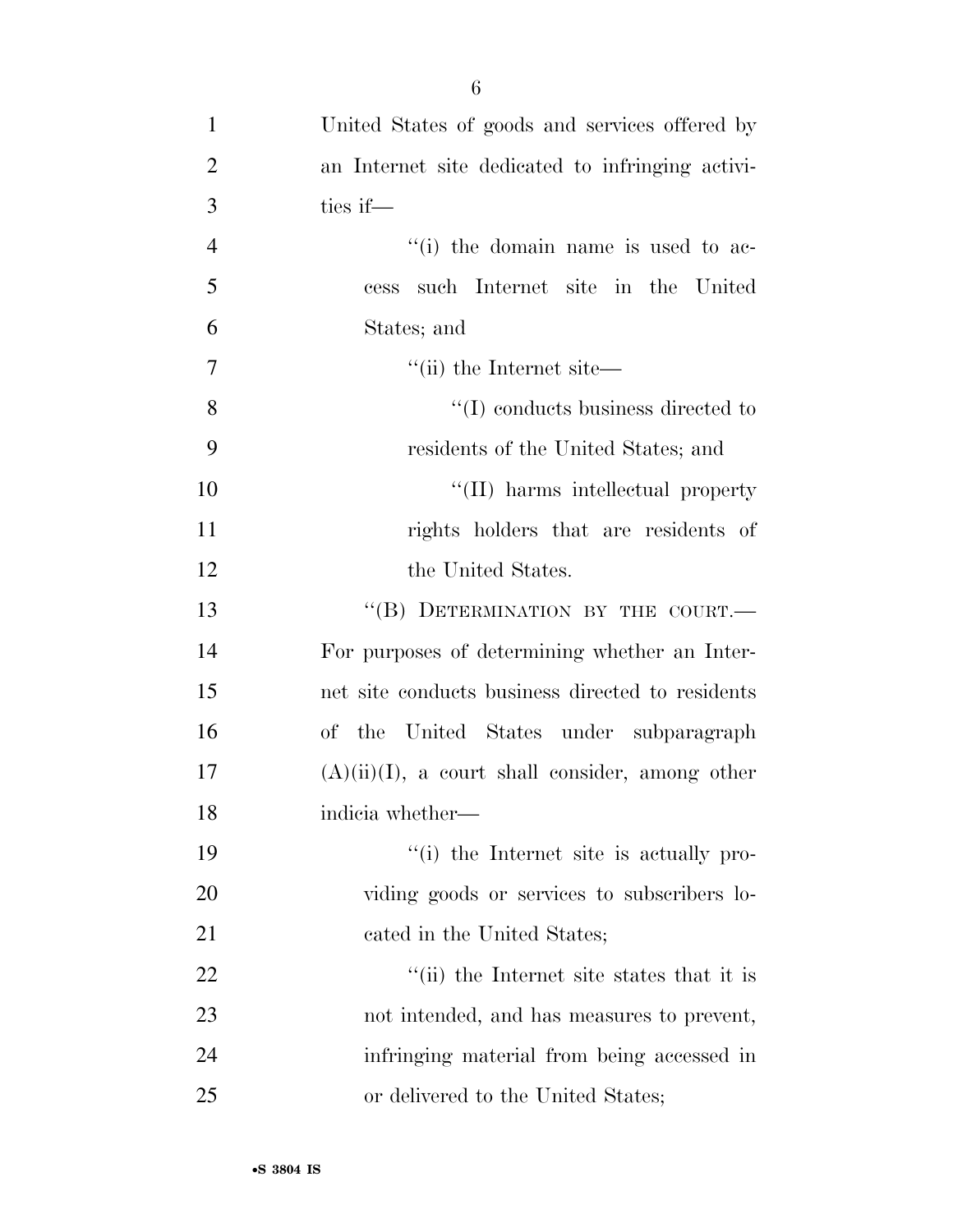| $\mathbf{1}$   | "(iii) the Internet site offers services            |
|----------------|-----------------------------------------------------|
| $\overline{2}$ | accessible in the United States; and                |
| 3              | "(iv) any prices for goods and services             |
| $\overline{4}$ | are indicated in the currency of the United         |
| 5              | States.                                             |
| 6              | "(e) SERVICE OF COURT ORDER.—                       |
| $\overline{7}$ | "(1) DOMESTIC DOMAINS.—In an in rem action          |
| 8              | to which subsection $(d)(1)$ applies, the Attorney  |
| 9              | General shall serve any court order issued pursuant |
| 10             | to this section on the domain name registrar or, if |
| 11             | the domain name registrar is not located within the |
| 12             | United States, upon the registry. Upon receipt of   |
| 13             | such order, the domain name registrar or domain     |
| 14             | name registry shall suspend operation of, and lock, |
| 15             | the domain name.                                    |
| 16             | $``(2)$ NONDOMESTIC DOMAINS.—                       |
| 17             | "(A) ENTITY TO BE SERVED.—In an in                  |
| 18             | rem action to which subsection $(d)(2)$ applies,    |
| 19             | the Attorney General may serve any court order      |
| 20             | issued pursuant to this section on any entity       |
| 21             | listed in clauses (i) through (iii) of subpara-     |
| 22             | $graph(B)$ .                                        |
| 23             | "(B) REQUIRED ACTIONS.—Upon receipt                 |
| 24             | of a court order issued pursuant to this sec-       |
| 25             | tion-                                               |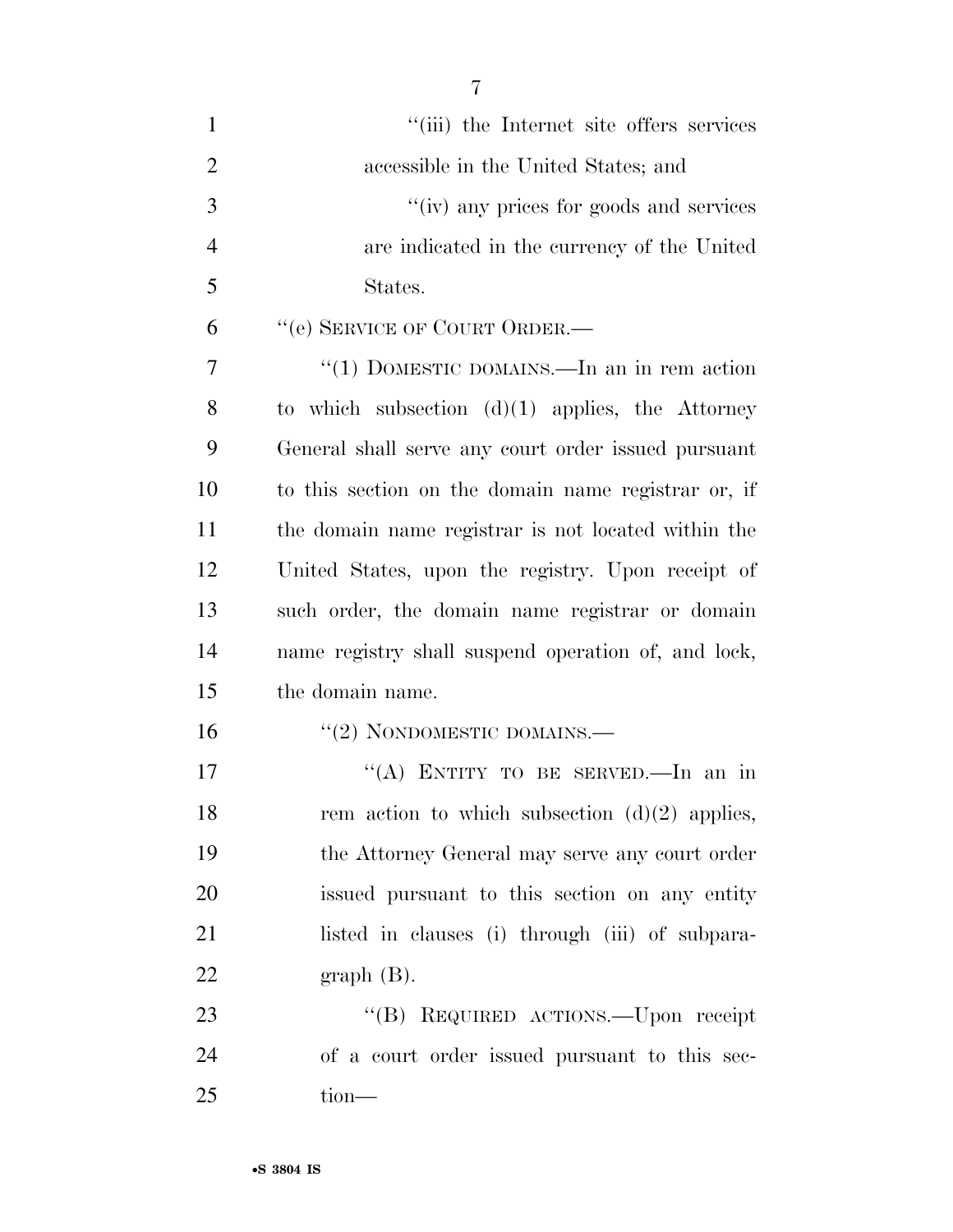| $f'(i)$ a service provider, as that term is<br>$\mathbf{1}$   |  |
|---------------------------------------------------------------|--|
| $\overline{2}$<br>defined in section $512(k)(1)$ of title 17, |  |
| 3<br>United States Code, or other operator of a               |  |
| $\overline{4}$<br>domain name system server shall take rea-   |  |
| 5<br>sonable steps that will prevent a domain                 |  |
| 6<br>from resolving to that domain<br>name                    |  |
| $\overline{7}$<br>name's Internet protocol address;           |  |
| 8<br>"(ii) a financial transaction provider,                  |  |
| 9<br>as that term is defined in section $5362(4)$             |  |
| 10<br>of title 31, United States Code, shall take             |  |
| 11<br>reasonable measures, as expeditiously as                |  |
| 12<br>practical, to prevent—                                  |  |
| 13<br>$\lq\lq$ its service from processing                    |  |
| 14<br>transactions for customers located                      |  |
| 15<br>within the United States based on                       |  |
| 16<br>purchases associated with the domain                    |  |
| 17<br>name; and                                               |  |
| "(II) its trademarks from being<br>18                         |  |
| 19<br>authorized for use on Internet sites                    |  |
| 20<br>associated with such domain name;                       |  |
| 21<br>and                                                     |  |
| 22<br>"(iii) a service that serves contextual                 |  |
| 23<br>or display advertisements to Internet sites             |  |
| 24<br>shall take reasonable measures, as expedi-              |  |
| 25<br>tiously as practical, to prevent its network            |  |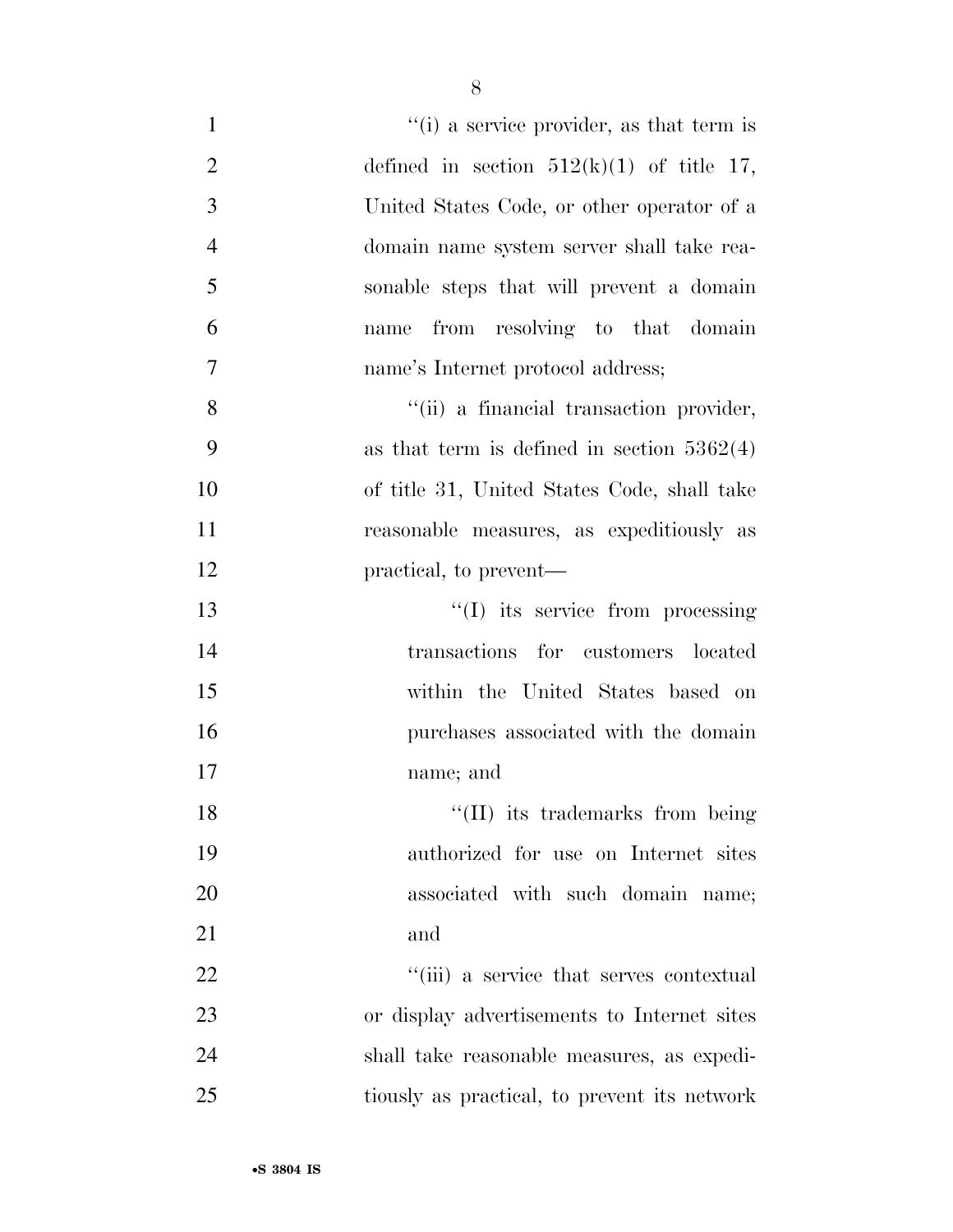| $\mathbf{1}$   | from serving advertisements to an Internet            |
|----------------|-------------------------------------------------------|
| 2              | site accessed through such domain name.               |
| 3              | "(3) IMMUNITY.—No cause of action shall lie in        |
| $\overline{4}$ | any Federal or State court or administrative agency   |
| 5              | against any entity receiving a court order issued     |
| 6              | under this section, or against any director, officer, |
| 7              | employee, or agent thereof, for any action reasonably |
| 8              | calculated to comply with this section or arising     |
| 9              | from such order.                                      |
|                |                                                       |

10 "(f) PUBLICATION OF ORDERS.—The Attorney Gen- eral shall inform the Intellectual Property Enforcement Coordinator of all court orders issued under this section directed to specific domain names associated with Internet sites dedicated to infringing activities. The Intellectual Property Enforcement Coordinator shall post such domain names on a publicly available Internet site, together with other relevant information, in order to inform the public. 18 "(g) ENFORCEMENT OF ORDERS.—In order to com- pel compliance with this section, the Attorney General may bring an action against any party receiving a court order issued pursuant to this section that willfully or persistently fails to comply with such order. A showing by the defend- ing party in such action that it does not have the technical means to comply with this section shall serve as a complete defense to such action.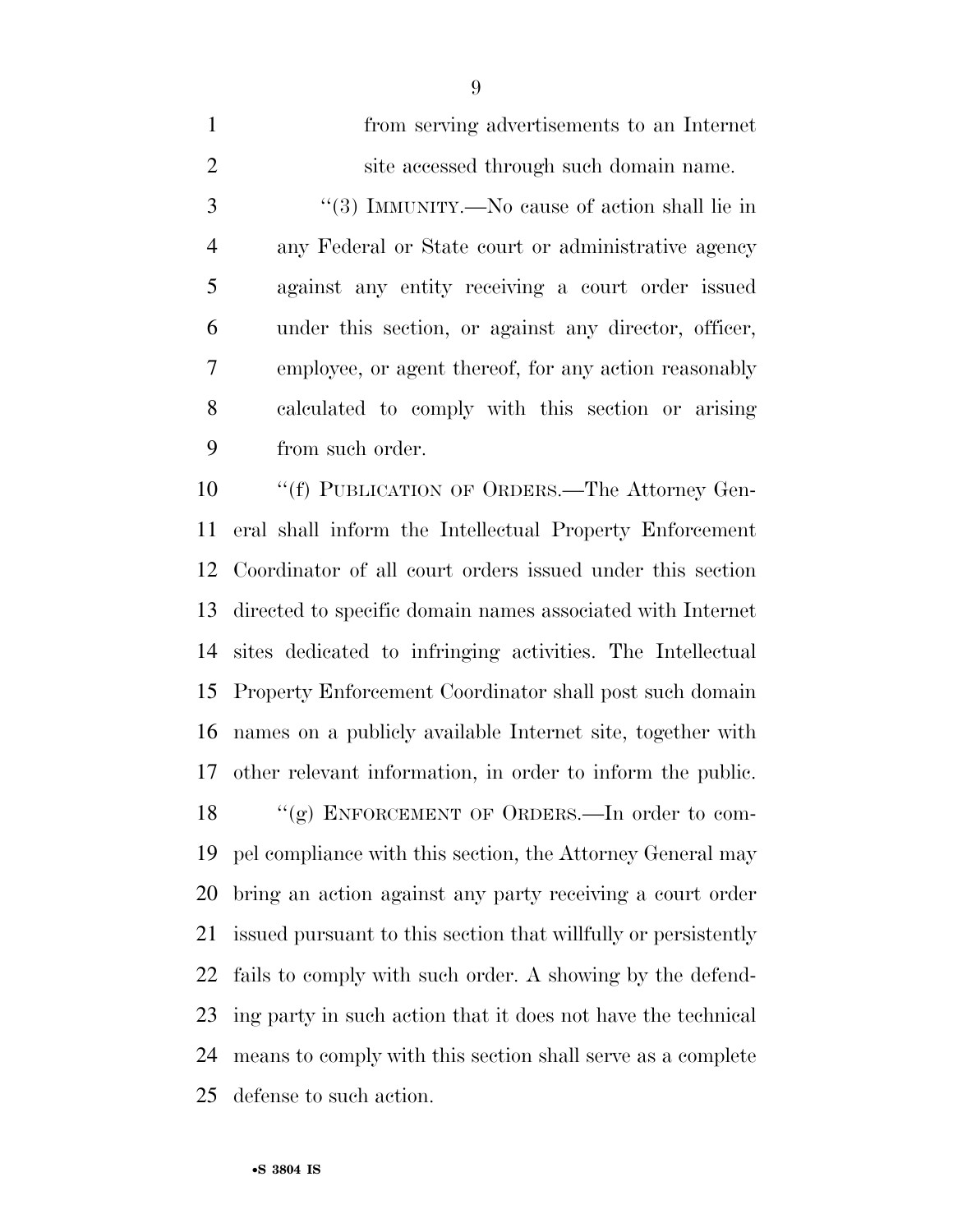|                | "(h) MODIFICATION OR VACATION OF ORDERS; DIS-        |
|----------------|------------------------------------------------------|
| 2              | MISSAL.-                                             |
| 3              | "(1) MODIFICATION OR VACATION OF ORDER.-             |
| $\overline{4}$ | At any time after the issuance of a court order con- |
| 5              | stituting injunctive relief under this section—      |
| 6              | "(A) the Attorney General may apply for a            |
| 7              | modification of the order—                           |
| 8              | "(i) to expand the order to apply to a               |
| 9              | domain name that is reconstituted using a            |
| 10             | different domain name subsequent to the              |
| 11             | original order, and                                  |

12 ''(ii) to include additional domain names that are used in substantially the same manner as the Internet site against which the action was brought,

 by providing the court with clear indicia of joint control, ownership, or operation of the Internet site associated with the domain name subject to the order and the Internet site associated with the requested modification; and

21 ''(B) a defendant or owner or operator of a domain name subject to the order, or any party required to take action based on the order, may petition the court to modify, sus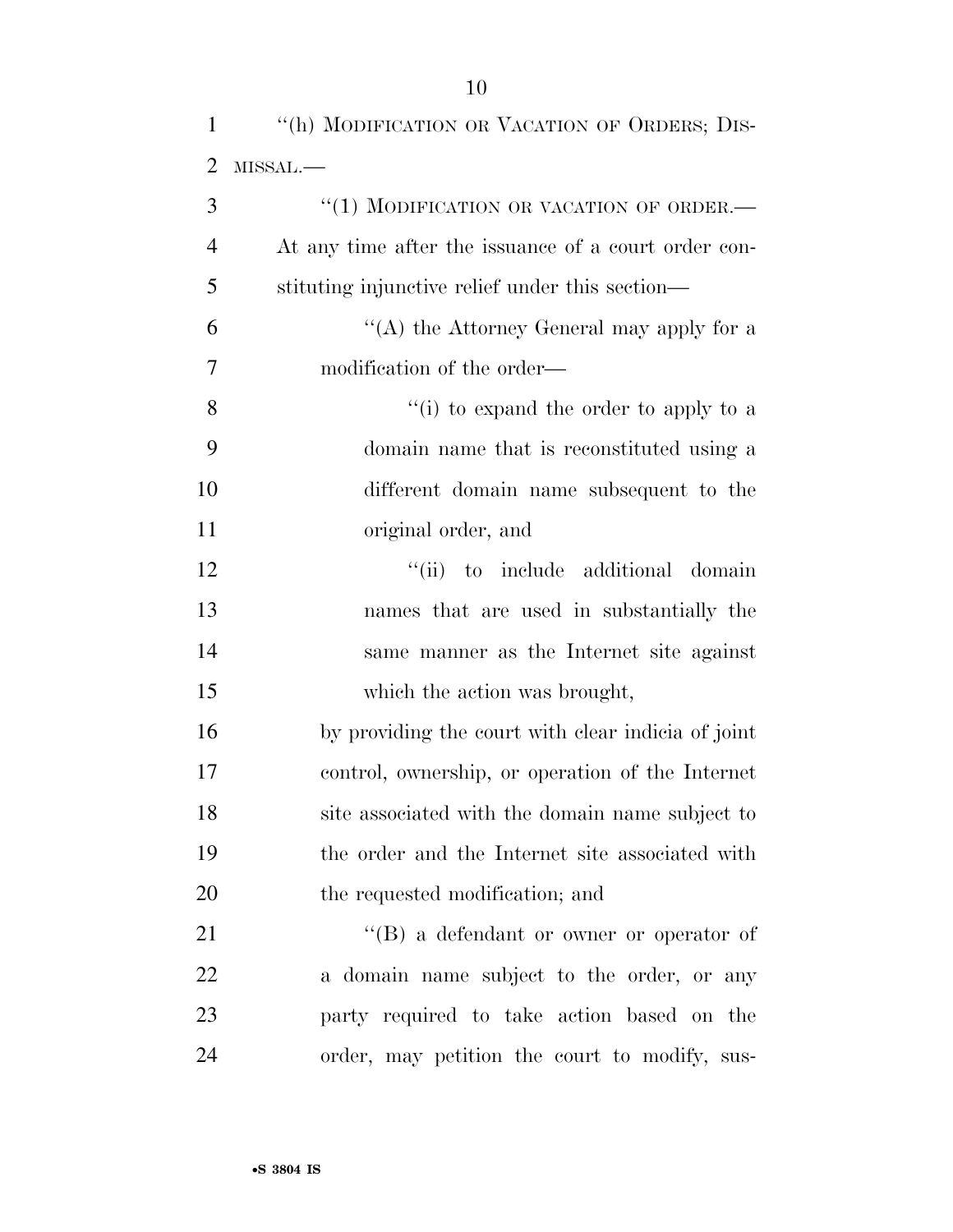pend, or vacate the order, based on evidence 2 that—

|    | "(i) the Internet site associated with        |
|----|-----------------------------------------------|
|    | the domain name subject to the order is no    |
| -5 | longer dedicated to infringing activities; or |
| 6  | "(ii) the interests of justice require        |
| 7  | that the order be modified, suspended, or     |
| -8 | vacated.                                      |

9 "(2) DISMISSAL OF ORDER. A court order constituting injunctive relief under this section issued against a domain name used by an Internet site dedicated to infringing activities shall automati- cally cease to have any force or effect upon expira- tion of the registration of the domain name. It shall be the responsibility of the domain name registrar to notify the court of such expiration.

17 ''(i) SAVINGS CLAUSE.—Nothing in this section shall be construed to limit civil or criminal remedies available to any person (including the United States) for infringing activities on the Internet pursuant to any other Federal or State law.

22 "(j) INTERNET SITES ALLEGED BY THE DEPART- MENT OF JUSTICE TO BE DEDICATED TO INFRINGING ACTIVITIES.—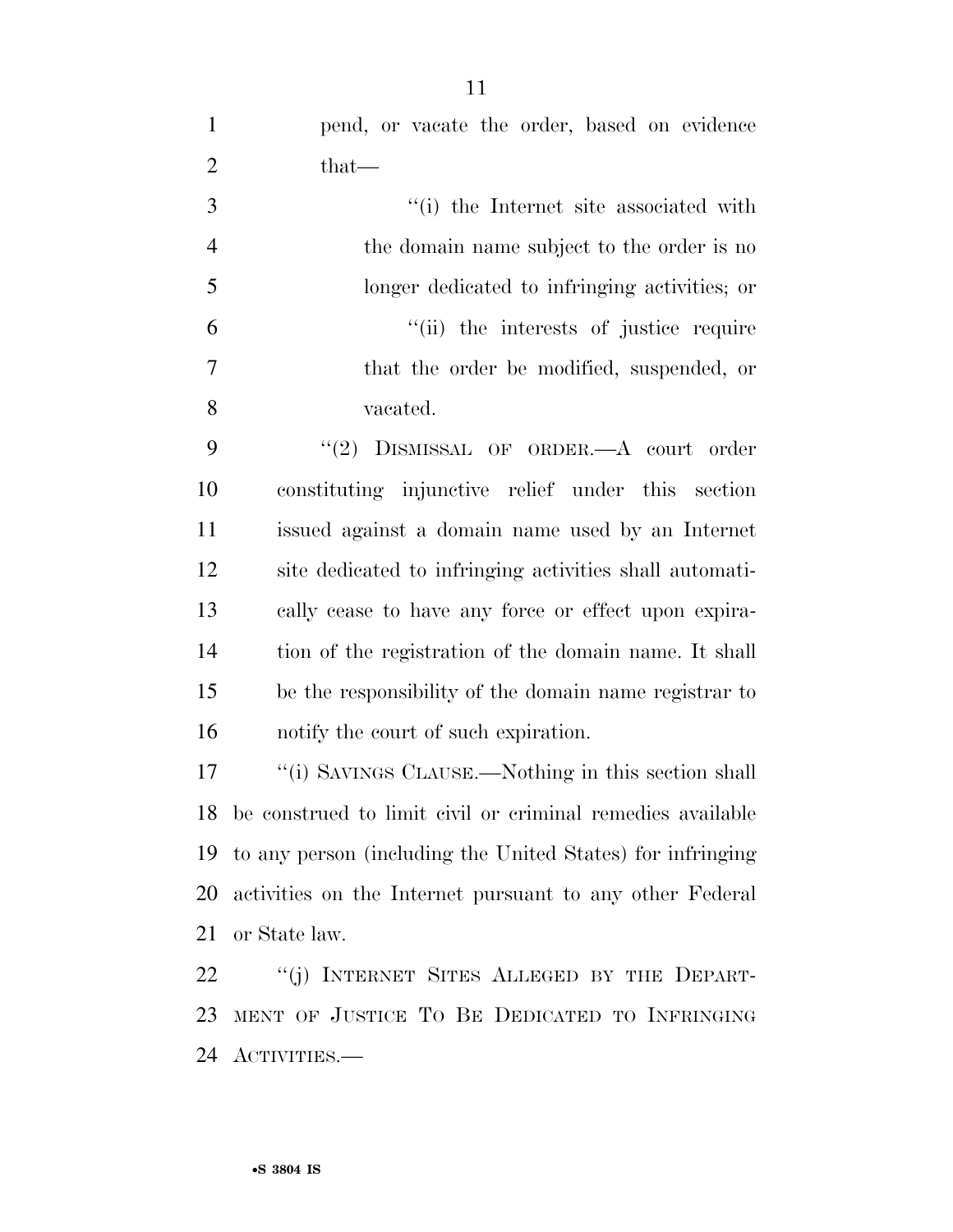| $\mathbf{1}$   | "(1) IN GENERAL.—The Attorney General shall           |
|----------------|-------------------------------------------------------|
| $\overline{2}$ | maintain a public listing of domain names that,       |
| 3              | upon information and reasonable belief, the Depart-   |
| $\overline{4}$ | ment of Justice determines are dedicated to infring-  |
| 5              | ing activities but for which the Attorney General has |
| 6              | not filed an action under this section.               |
| $\tau$         | "(2) PROTECTION FOR UNDERTAKING CORREC-               |
| 8              | TIVE MEASURES.—If an entity described under sub-      |
| 9              | section (e) takes any action specified in such sub-   |
| 10             | section with respect to a domain name that appears    |
| 11             | on the list established under paragraph (1), then     |
| 12             | such entity shall receive the immunity protections    |
| 13             | described under subsection $(e)(3)$ .                 |
| 14             | "(3) REMOVAL FROM LIST.—The Attorney Gen-             |
| 15             | eral shall establish and publish procedures for the   |
| 16             | owner or operator of a domain name appearing on       |
| 17             | the list established under paragraph (1) to petition  |
| 18             | the Attorney General to remove such domain name       |
| 19             | from the list based on any of the factors described   |
| 20             | under subsection $(h)(1)(B)$ .                        |
| 21             | $``(4)$ JUDICIAL REVIEW.—                             |
| 22             | "(A) IN GENERAL.—After the Attorney                   |
| 23             | General makes a final determination on a peti-        |
|                |                                                       |

 tion to remove a domain name appearing on the list established under paragraph (1) filed by an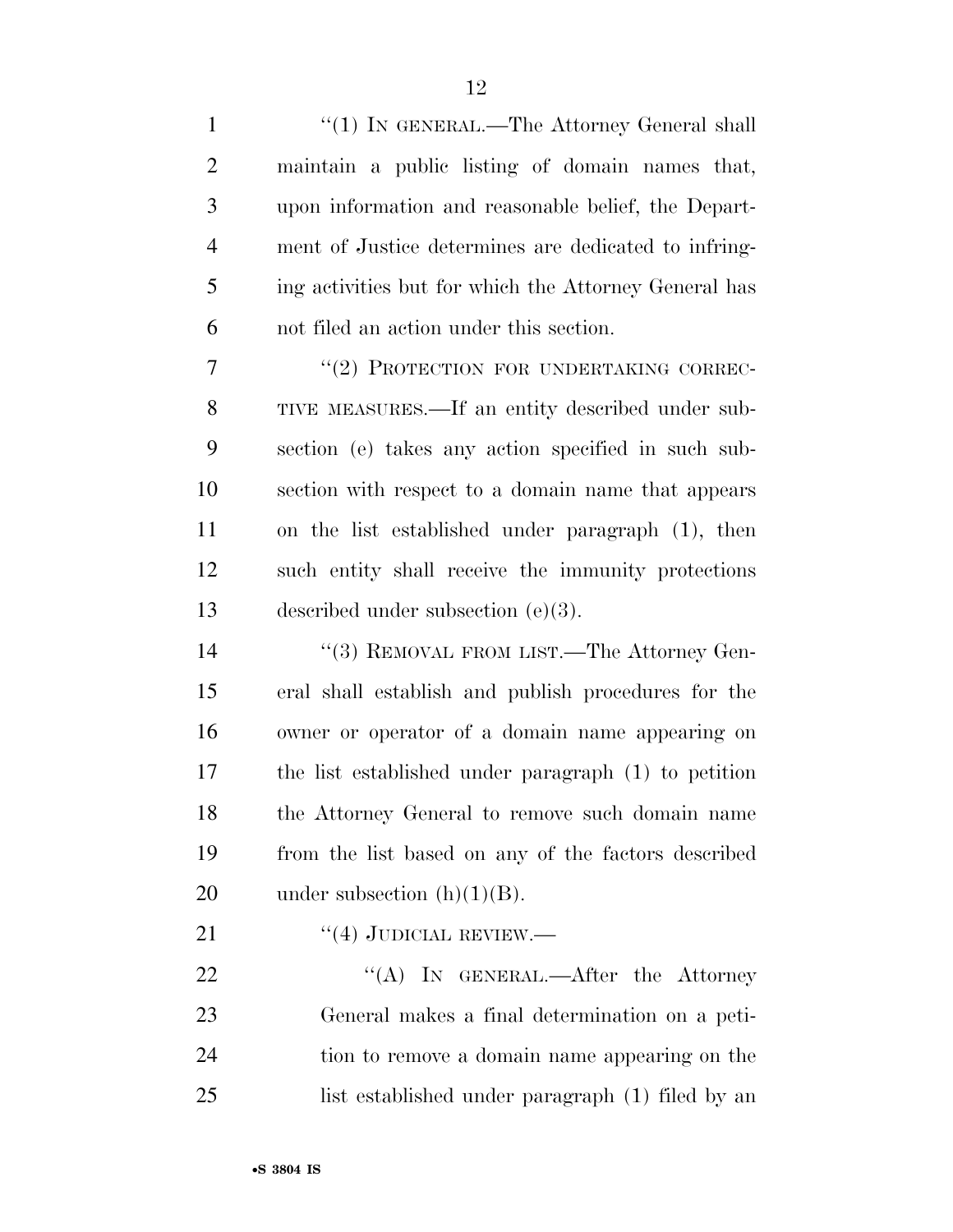| $\mathbf{1}$   | individual pursuant to the procedures referred     |
|----------------|----------------------------------------------------|
| $\overline{2}$ | to in paragraph $(3)$ , the individual may obtain  |
| 3              | judicial review of such determination in a civil   |
| $\overline{4}$ | action commenced not later than 90 days after      |
| 5              | notice of such decision, or such further time as   |
| 6              | the Attorney General may allow.                    |
| 7              | "(B) JURISDICTION.—A civil action for              |
| 8              | such judicial review shall be brought in the dis-  |
| 9              | trict court of the United States for the judicial  |
| 10             | district in which the plaintiff resides, or has a  |
| 11             | principal place of business, or, if the plaintiff  |
| 12             | does not reside or have a principal place of       |
| 13             | business within any such judicial district, in the |
| 14             | District Court of the United States for the Dis-   |
| 15             | trict of Columbia.                                 |
| 16             | "(C) ANSWER.—As part of the Attorney               |
| 17             | General's answer to a complaint for such judi-     |
| 18             | cial review, the Attorney General shall file a     |
| 19             | certified copy of the administrative record com-   |
| 20             | piled pursuant to the petition to remove, includ-  |
| 21             | ing the evidence upon which the findings and       |
| 22             | decision complained of are based.                  |
| 23             | "(D) JUDGMENT.—The court shall have                |
| 24             | power to enter, upon the pleadings and tran-       |
| 25             | script of the record, a judgment affirming or re-  |